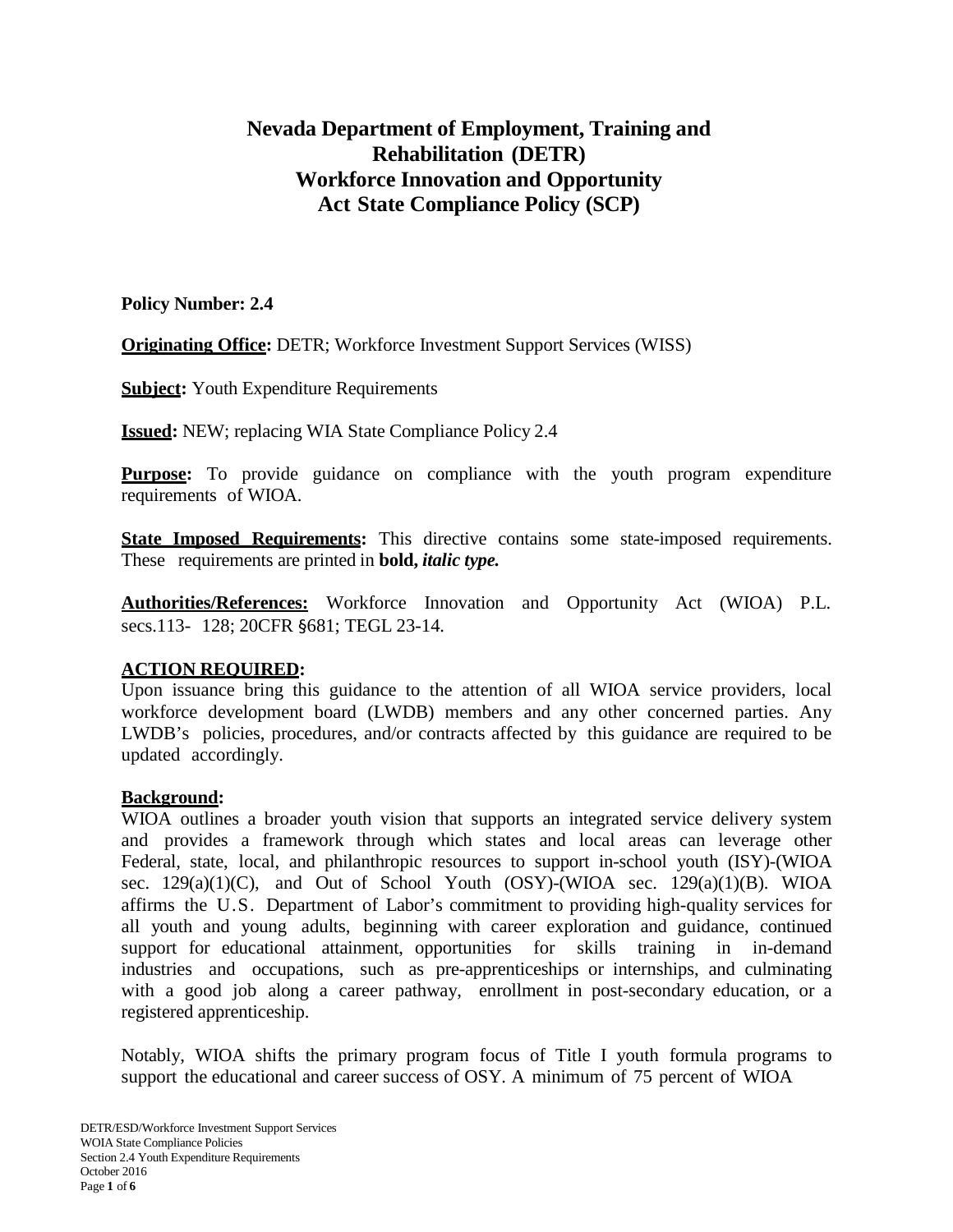youth funds is required to be spent on OSY, which is an increase from the minimum of 30 percent under WIA.

Additionally, local programs are required to expend at least 20 percent of available funds to provide work experiences to eligible youth. Under WIOA, paid and unpaid work experiences that have as a component academic and occupational education may include the following four categories: summer employment opportunities and other employment opportunities available throughout the school year; pre-apprenticeship programs; internships and job shadowing; and on- the-job training opportunities.

Final regulations also allow grant recipients/fiscal agents to provide directly, some or all of the youth workforce investment activities.

# **Policy and Procedure:**

# **Out-of-School Youth Expenditure Requirement (TEGL 23-14)**

A minimum 75 percent OSY expenditure applies to local workforce development area funds and funds reserved by the Governor. However, only those statewide funds spent on direct services to youth are subject to the OSY expenditure requirement.

State and local area administrative expenditures are not a part of the 75 percent OSY minimum expenditure calculation. Further, the 75 percent expenditure rate is a minimum requirement; therefore, states and local areas may spend up to 100 percent of their local area youth funds on OSY if they choose.

#### **(20 CFR §681.410)**

The 75 percent requirement applies to both statewide youth activities funds and local youth funds with two exceptions:

(a) Only statewide funds spent on direct services to youth are subject to the OSY expenditure requirement. Funds spent on statewide youth activities that do not provide direct services to youth, such as most of the required statewide youth activities listed in WIOA sec. 129(b)(1), are not subject to the OSY expenditure requirement. For example, administrative costs, monitoring, and technical assistance are not subject to OSY expenditure requirement; while funds spent on direct services to youth such as statewide demonstration projects, are subject to the OSY expenditure requirement.

(b) For a State that receives a small State minimum allotment under WIOA sec.  $127(b)(1)(C)(iv)(II)$  or WIOA sec.  $132(b)(1)(B)(iv)(II)$ , the State may submit a request to the Secretary to decrease the percentage to a percentage not less than 50 percent for a local area in the State, and the Secretary may approve such a request for that program year, if the State meets the following requirements:

(1) After an analysis of the in-school youth and out-of-school youth populations in the local area, the State determines that the local area will be unable to use at least 75 percent of the local area WIOA youth funds to serve out-of-school youth due to a low number of out-of-school youth; and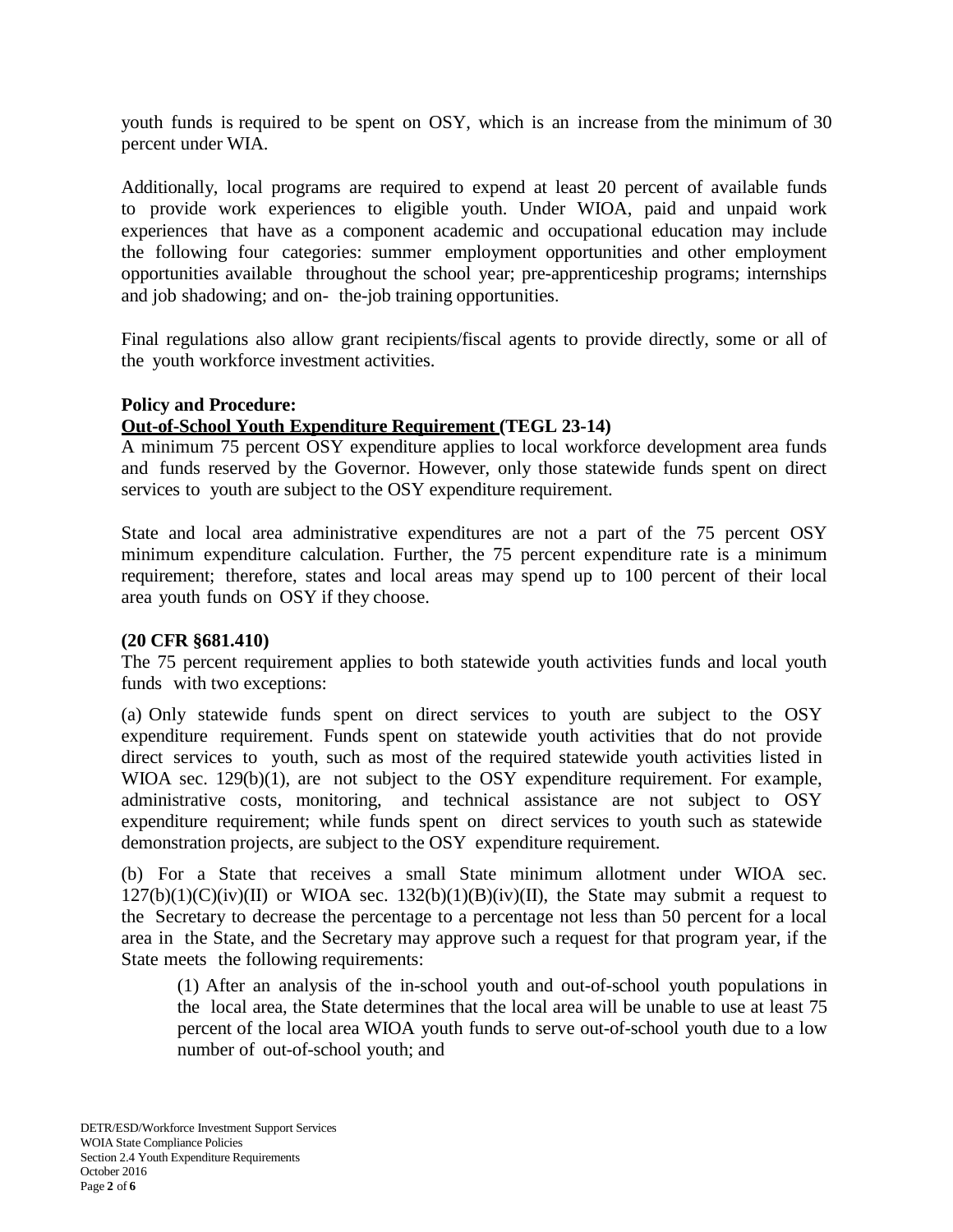(2) The State submits to the Secretary, for the local area, a request including a proposed percentage decreased to not less than 50 percent to provide workforce investment activities for out-of- school youth.

(c) In the exercise of the discretion afforded by WIOA sec.  $129(a)(4)$  the Secretary has determined that requests to decrease the percentage of funds used to provide activities to OSY will not be granted to States based on their having received 90 percent of the allotment percentage for the preceding year. Therefore, when the Secretary receives such a request from a State based on having received 90 percent of the allotment percentage for the preceding year, the request will be denied without the Secretary exercising further discretion.

(d) For local area funds, the administrative costs of carrying out local workforce investment activities described in WIOA sec. 128(b)(4) are not subject to the OSY expenditure requirement. All other local area youth funds beyond the administrative costs are subject to the OSY expenditure requirement.

# **Determining the 75 Percent Requirement Amount (TEGL 23-14)**

The OSY expenditure rate for statewide funds is calculated after subtracting funds that are not spent on direct services to youth. The OSY expenditure rate for local area funds is calculated after subtracting funds spent on administrative costs. For example, if a local area receives \$1 million and spends \$100,000 (10 percent) on administrative costs, the remaining \$900,000 is subject to the minimum OSY expenditure rate of 75 percent. In this example, the local area would be required to spend at least \$675,000 (75 percent) of the \$900,000 on OSY.

# **Reporting and Tracking Expenditures (TEGL 23-14)**

States and local areas must work towards spending 75 percent of PY 2015 funds on OSY. If they cannot meet the 75 percent requirement for their 2015 funds, they must demonstrate progress towards meeting the 75 percent OSY minimum expenditure rate through increased expenditures on OSY compared to the previous year. The increased expenditures must be a minimum increase of 10 percentage points compared to the previous year and no lower than a 50 percent OSY expenditure rate. If states and local areas cannot meet the OSY expenditure rate with their PY 2015 funds, they must be prepared to describe how they will achieve the 75 percent OSY expenditure rate with PY 2016 funds and describe concrete steps taken to comply with 75 percent OSY expenditure requirement and strategies the state and local areas are taking to secure contractors, solidify partnerships, and transition from a focus on ISY to OSY programs. The Department of Labor will provide additional guidance and technical assistance to states and local areas on implementation of the OSY expenditure requirement.

All states and local areas must spend a minimum of 75 percent of PY 2016 youth funds on OSY, subject to the exception in section  $129(a)(4)(B)$ .

The OSY expenditure rate is tracked for a specific program year allotment. ETA determines whether a state or local area meets the 75 percent OSY expenditure requirement upon completion of expenditures of all funds in the specific program year's allotment. For example, the first WIOA youth allotment is the PY 2015 allotment. The expenditure of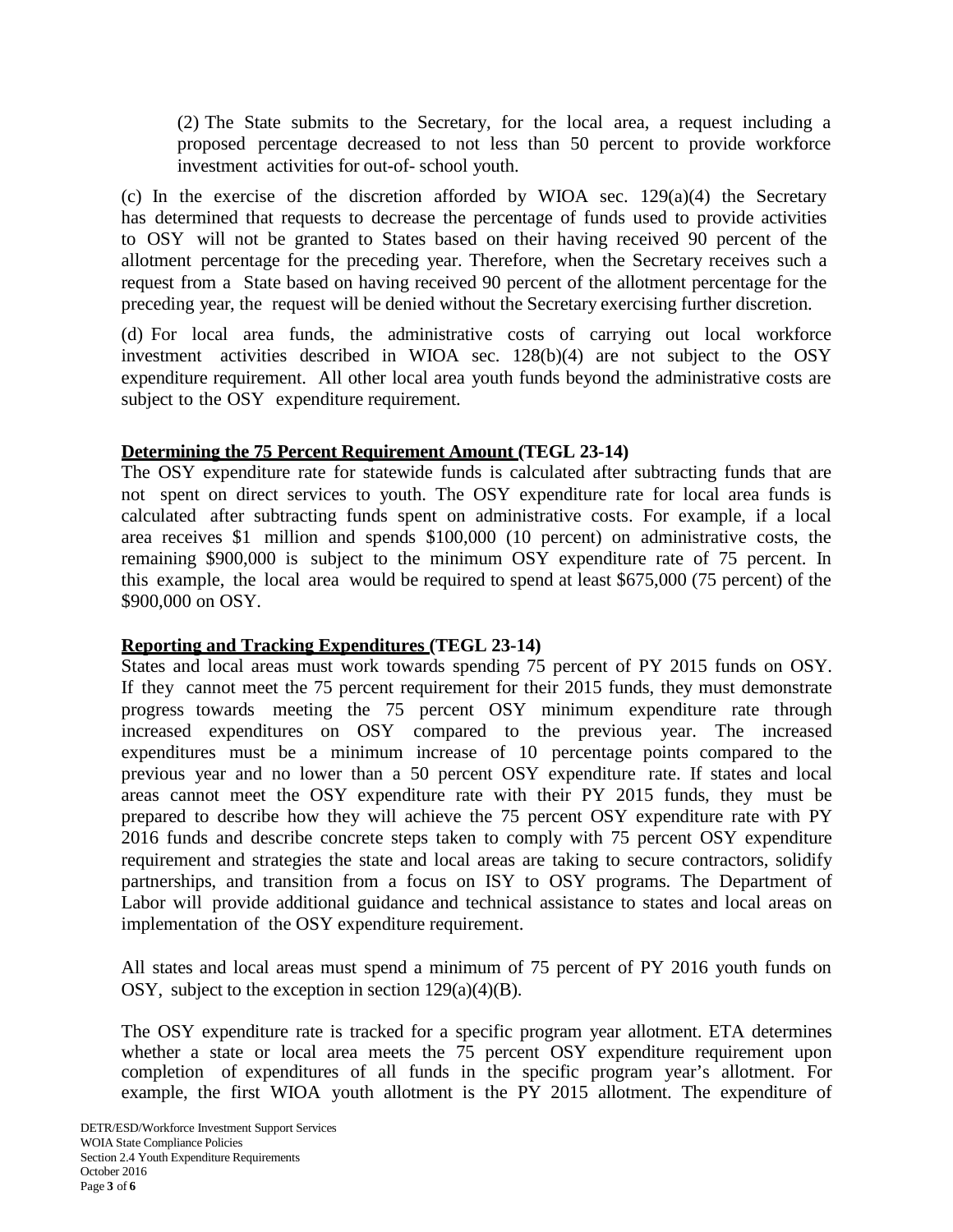the PY 2015 funds, including the breakout of ISY and OSY expenditures, is reported on the ETA-9130 report. Because states have three years to expend funds and local areas have at least two years to expend funds, it may not be until the end of PY 2016, or in some cases PY 2017, before ETA can determine whether a state or local area has met the OSY expenditure requirement for PY15.

# **NOTE:**

- *1. The Local Boards will be responsible for ensuring the local area is meeting the 75 percent expenditure rate for out-of-school youth activities.*
- *2. An analysis of the required quarterly reports will be conducted by WISS based on expenditures as of June 30th of the first year of the two (2) year period. The second and third analyses will be conducted the following December 31st and March 31st , respectively. As a result of the analysis, WISS staff will notify the local board if they appear to be in jeopardy of not meeting the 75 percent requirement by the close of the two (2) year funding period.*
- *3. Any local board in jeopardy of not meeting the 75 percent requirement will be required to provide a written corrective action plan to WISS.*

# **Work Experience Priority (20 CFR §681.590, TEGL 23-14)**

Local youth programs must expend not less than 20 percent of the funds allocated to them to provide in-school youth and out-of-school youth with paid and unpaid work experiences (WEX) that fall under the categories listed in 20 CFR  $\S$  681.460(a)(3) and further defined in 20 CFR § 681.600. (WIOA sec. 129(c)(4)). Under WIOA, paid and unpaid work experiences that have as a component academic and occupational education may include the following four categories: summer employment opportunities and other employment opportunities available throughout the school year; pre-apprenticeship programs; internships and job shadowing; and on-the-job training opportunities. Future SCP will address WEX requirements.

# **(WIOA sec. 129(c)(2)(C), 20 CFR §681.600)**

(a) Work experiences are a planned, structured learning experience that takes place in a workplace for a limited period of time. Work experience may be paid or unpaid, as appropriate. A work experience may take place in the private for-profit sector, the nonprofit sector, or the public sector. Labor standards apply in any work experience where an employee/employer relationship, as defined by the Fair Labor Standards Act or applicable State law, exists. Work experiences provide the youth participant with opportunities for career exploration and skill development.

(b) Work experiences must include academic and occupational education.

- (c) The types of work experiences include the following categories:
	- (1) Summer employment opportunities and other employment opportunities available throughout the school year;
	- (2) Pre-apprenticeship programs;
	- (3) Internships and job shadowing; and
	- (4) On-the-job training opportunities as defined in WIOA sec. 3(44) and in 20 CFR §680.700.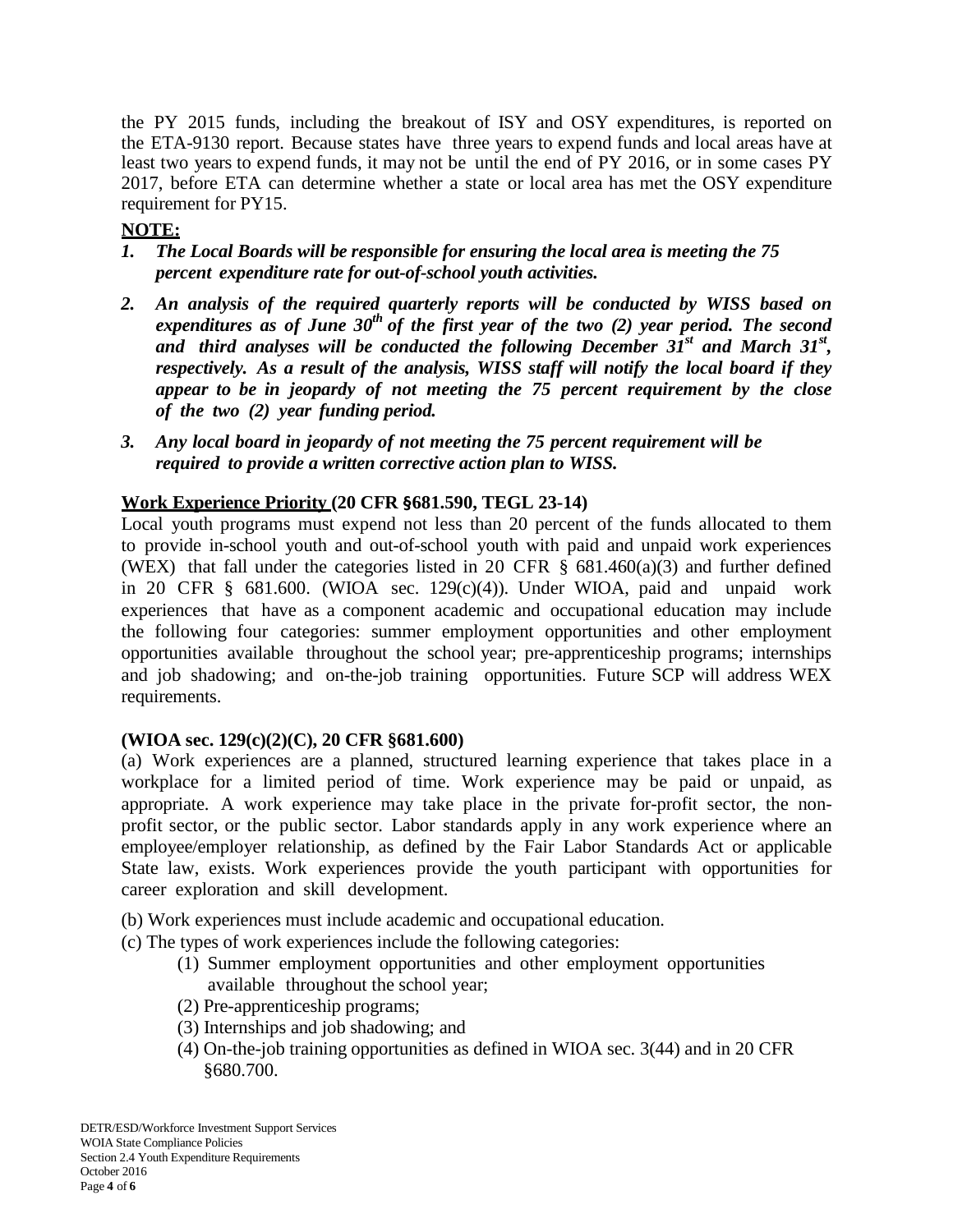# **Pay-for Performance Strategy/Contracts (WIOA sec. 3(47))**

The term "pay-for-performance contract strategy" means a procurement strategy that uses pay- for-performance contracts in the provision of training services described in WIOA sec. 134(c)(3) or activities described in WIOA sec. 129(c)(2), and includes—

(A) contracts, each of which shall specify a fixed amount that will be paid to an eligible service provider (which may include a local or national community-based organization or intermediary, community college, or other training provider, that is eligible under WIOA sec. 122 or 123, as appropriate) based on the achievement of specified levels of performance on the primary indicators of performance described in WIOA sec. 116(b)(2)(A) for target populations as identified by the local board (including individuals with barriers to employment), within a defined timetable, and which may provide for bonus payments to such service provider to expand capacity to provide effective training;

(B) a strategy for independently validating the achievement of the performance described in subparagraph (A); and

(C) a description of how the State or local area will reallocate funds not paid to a provider because the achievement of the performance described in subparagraph (A) did not occur, for further activities related to such a procurement strategy, subject to WIOA sec.  $189(g)(2)(D)$ .

# **CFR 683.520**

No more than 10 percent of the local youth allotment can be expended on the implementation of WIOA Pay-for-Performance contract strategies for youth training services and other activities described in WIOA secs.  $129(c)(1)-(2)$ . Future SCP will address Pay-for Performance strategy and contracts in detail.

#### **Local Boards Providing Youth Services (20 CFR §681.400)**

The Final Rule clarifies that the grant recipient/fiscal agent has the option to provide some or all of the youth workforce investment activities directly themselves rather than entering into a grant or contract to provide the activities. The competitive procurement provision discussed in WIOA sec. 123 is only applicable if the local [board] chooses to award grants or contracts to youth service providers.

While this revision represents a significant change in that it provides local [boards] with flexibility in determining which WIOA youth services to procure, the United States Department of Labor expects local [boards] to continue to contract with youth service providers to provide the program elements that youth service providers are best positioned to offer participants based on prior success in serving youth.

Entities serving multiple roles must adhere to WIOA title I, subtitle E (Administration) and 20 CFR §679.430 to ensure appropriate firewalls within a single entity performing multiple functions, including when a fiscal agent also functions as a direct provider of services.

The intent of this flexibility is to allow for local [boards] to directly provide the WIOA youth program elements that they can most efficiently and cost-effectively provide, such as